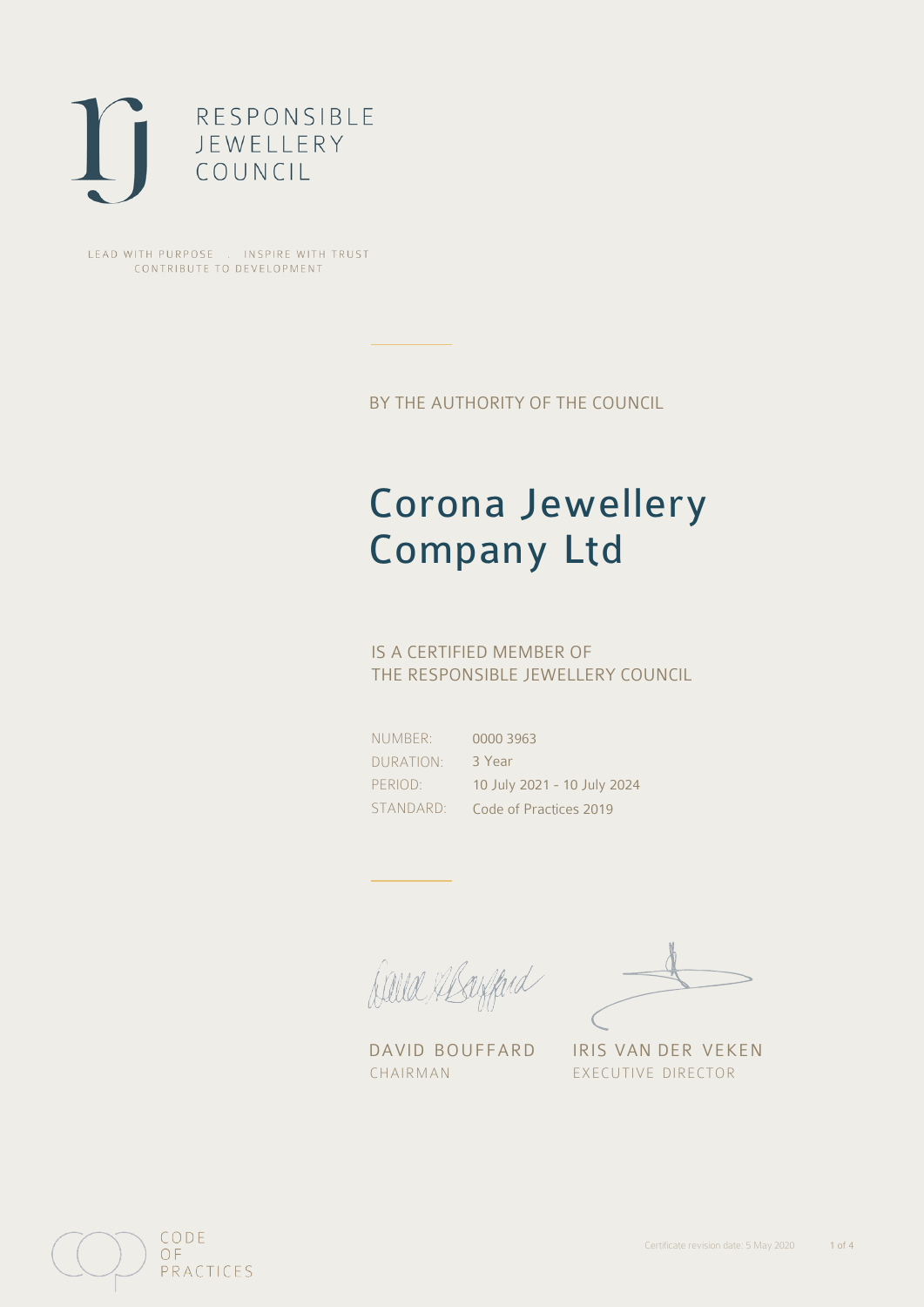

# **CERTIFICATION OVERVIEW**

| Jewellery and Watch Manufacturer and/or Wholesaler                                                                                                                                                                                                                                                                                                                                                                                              |
|-------------------------------------------------------------------------------------------------------------------------------------------------------------------------------------------------------------------------------------------------------------------------------------------------------------------------------------------------------------------------------------------------------------------------------------------------|
| 07 July 2021                                                                                                                                                                                                                                                                                                                                                                                                                                    |
| Re-certification                                                                                                                                                                                                                                                                                                                                                                                                                                |
| Code of Practices 2019                                                                                                                                                                                                                                                                                                                                                                                                                          |
| <b>SGS United Kingdom Limited</b>                                                                                                                                                                                                                                                                                                                                                                                                               |
| 1. General requirements: 1-4, except 3.2<br>Responsible supply chains, human rights and due<br>2.<br>diligence: 5-14, except 7.3a-b, 8, 9, 11.3, 13.3-4<br>3. Labour rights and working conditions: 15-22, except 19.3,<br>21.3<br>4. Health, Safety and Environment: 23-27, except 23.10, 27.4<br>5. Gold, Silver, PGM, diamond and coloured gemstone<br>products: 28-30, except 28.2e-f, 28.2i-j, 30<br>6. Responsible mining: Not applicable |
|                                                                                                                                                                                                                                                                                                                                                                                                                                                 |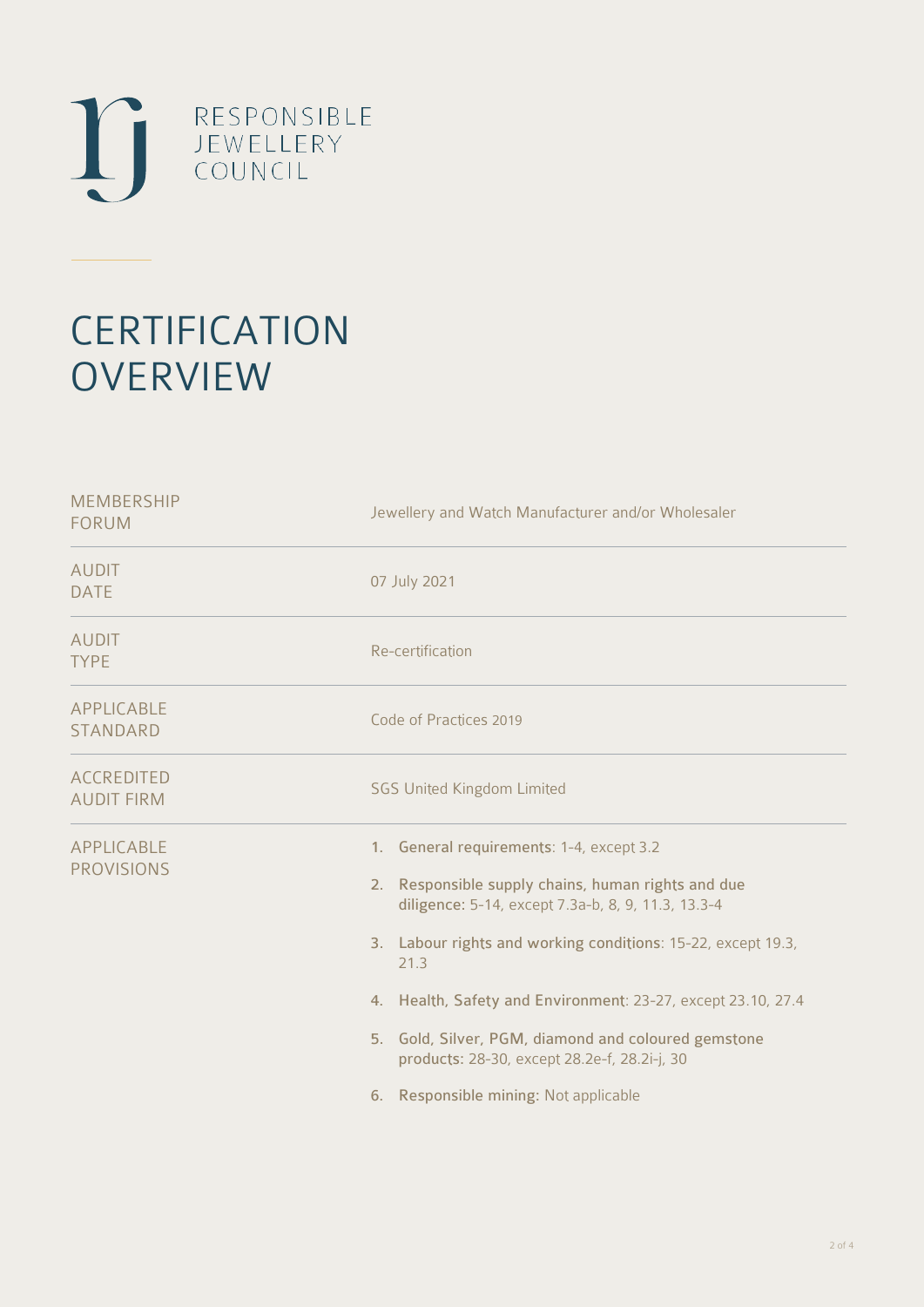| PROVENANCE<br><b>CLAIMS</b>                | Corona Jewellery Company Limited Canadian Diamonds originate<br>(mined) in Canada as verified through the mines invoices. Corona<br>Jewellery Company Limited Canadian Gold originates (mined) in<br>Canada as verified through refinery invoices                                                                                                                                                                                                                                                                                                                                                                                                                                                                               |
|--------------------------------------------|---------------------------------------------------------------------------------------------------------------------------------------------------------------------------------------------------------------------------------------------------------------------------------------------------------------------------------------------------------------------------------------------------------------------------------------------------------------------------------------------------------------------------------------------------------------------------------------------------------------------------------------------------------------------------------------------------------------------------------|
| <b>AUDITOR STATEMENT OF</b><br>CONFORMANCE | Based on the scope and findings of the certification audit, the member<br>has demonstrated a conformance level consistent with a:<br>3 Year Certification                                                                                                                                                                                                                                                                                                                                                                                                                                                                                                                                                                       |
| <b>NEXT AUDIT TYPE</b>                     | MID-TERM REVIEW (within 12-24 months):<br>A. Mid-term review NOT required due to:<br>No anticipated changes to the certification scope during the<br>certification period<br>3 or less minor non-conformances with critical provisions or in<br>general identified by the audit (not covered by parallel audits<br>for schemes identified as equivalent to RJC's) for an individual<br>member in the mining sector or a non-mining sector member<br><25 full time equivalent personnel<br>Low risk of non-conformances due to management controls<br>Existence of parallel audits for schemes recognised by RJC<br>Strong internal controls ensuring effective review and closure<br>of corrective actions for non-conformances |
|                                            | B. Mid-term review (desktop only) required due to:<br>No impact on conformance levels from any changes to the<br>certification scope<br>5 or less minor non-conformances with critical provisions or in<br>general identified by the audit (not covered by parallel audits<br>for schemes identified as equivalent to RJC's) for an individual<br>member in the mining sector or a non-mining sector member<br>Possibility of remote verification of actions<br>No risk to critical provisions                                                                                                                                                                                                                                  |